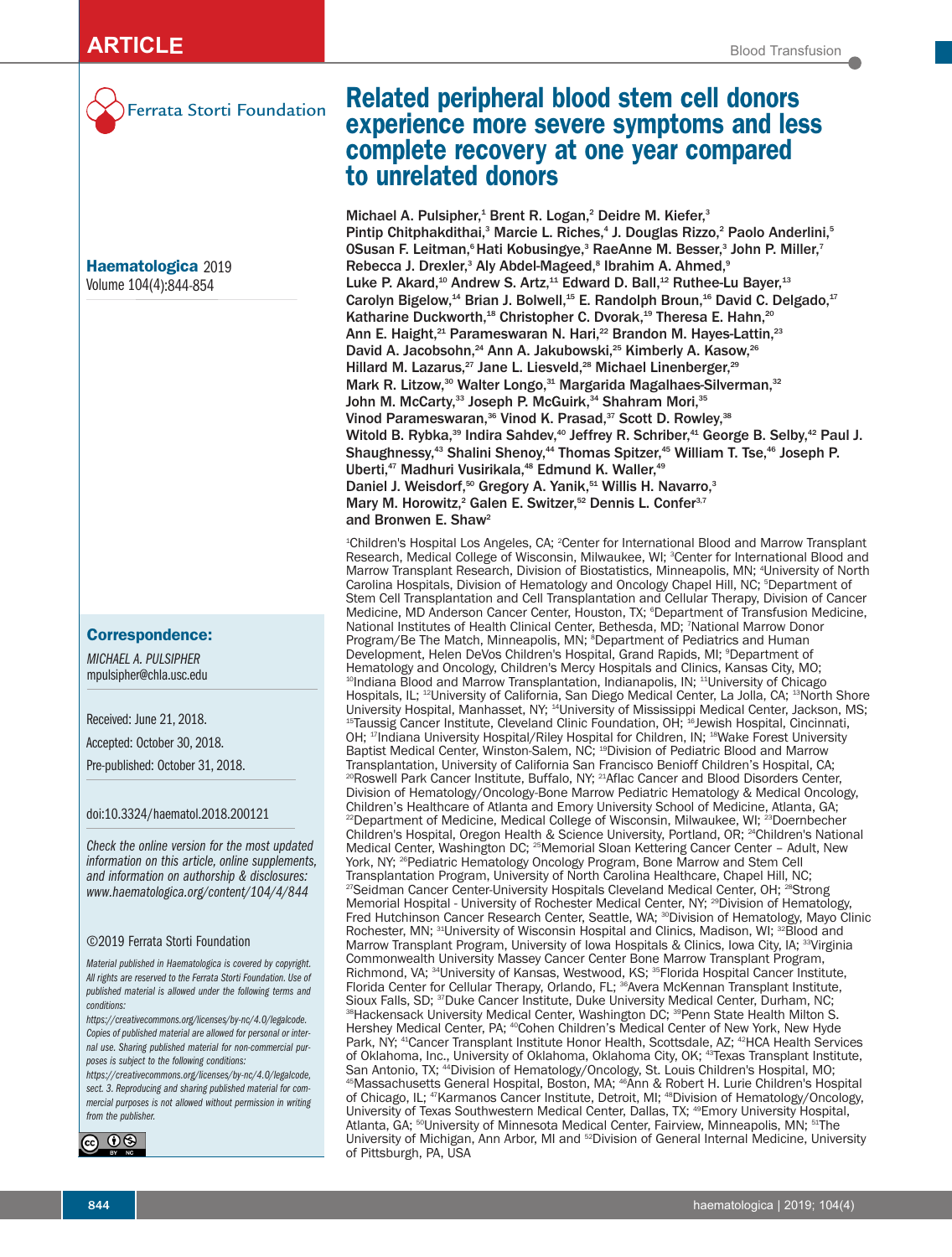# **ABSTRACT**

Inlike unrelated donor registries, transplant centers lack uniform approaches to related donor<br>assessment and deferral. To test whether related donors are at increased risk for donation-related<br>toxicities, we conducted a p assessment and deferral. To test whether related donors are at increased risk for donation-related toxicities, we conducted a prospective observational trial of 11,942 related and unrelated donors aged 18-60 years. Bone marrow (BM) was collected at 37 transplant and 78 National Marrow Donor Program centers, and peripheral blood stem cells (PBSC) were collected at 42 transplant and 87 unrelated donor centers in North America. Possible presence of medical comorbidities was verified prior to donation, and standardized pain and toxicity measures were assessed pre-donation, peri-donation, and one year following. Multivariate analyses showed similar experiences for BM collection in related and unrelated donors; however, related stem cell donors had increased risk of moderate [odds ratios (ORs) 1.42; *P*<0.001] and severe (OR 8.91; *P*<0.001) pain and toxicities (OR 1.84; *P*<0.001) with collection. Related stem cell donors were at increased risk of persistent toxicities (OR 1.56; *P*=0.021) and non-recovery from pain (OR 1.42; *P*=0.001) at one year. Related donors with more significant comorbidities were at especially high risk for grade 2-4 pain (OR 3.43; *P*<0.001) and non-recovery from toxicities (OR 3.71; *P*<0.001) at one year. Related donors with more significant comorbidities were at especially high risk for grade 2-4 pain (OR 3.43; *P*<0.001) and non-recovery from toxicities (OR 3.71; *P*<0.001) at one year. Related donors reporting grade ≥2 pain had significant decreases in Health-Related Quality of Life (HR-QoL) scores at one month and one year post donation (P=0.004). In conclusion, related PBSC donors with comorbidities are at increased risk for pain, toxicity, and non-recovery at one year after donation. Risk profiles described in this study should be used for donor education, planning studies to improve the related donor experience, and decisions regarding donor deferral. Registered at *clinicaltrials.gov identifier: 00948636.*

# **Introduction**

Donation of hematopoietic stem cells (HSC) in the form of bone marrow (BM) or peripheral blood stem cells (PBSC) is a commonly performed procedure, with more than 40,000 donations from both volunteer unrelated donors (URD) and related donors (RD) each year.<sup>1,2</sup> Over the past decade, donor registries such as the National Marrow Donor Program (NMDP) have published detailed data describing the URD experience, identifying individuals at increased risk for pain and collection-related symptoms, slower recovery, and severe adverse events.<sup>3-7</sup> Data describing the RD experience, however, are limited, with only one large recent study.8 This may be because URD are handled by registries that have a mandate to collect and report safety data, whereas RD are cared for by local transplant centers, whose primary focus is care for the recipient and, in most countries, RD safety data are not systematically collected. Inadequate data regarding RD is a cause for concern for many reasons. While URD registries have rigorous standards for donor approval, supported by internal quality initiatives and efforts at international standardization, there are no generally accepted guidelines about deferral of a RD.

With these concerns in mind, North American Investigators teamed with the National Marrow Donor Program (NMDP) and the Center for International Blood and Marrow Transplant Research (CIBMTR) to conduct a prospective observational trial of RD who donated at 53 transplant centers in the United States between January 2010 and July 2014. This report describes our primary end point comparing pain, toxicities and recovery of RD with URD collected concurrently at 78 BM and 87 PBSC NMDP collection centers.

### **Methods**

Prior to donation, RD underwent a medical evaluation including a detailed history, physical examination, blood tests, and additional work up as necessary according to center standards. RD approved for donation were approached for consent for this Institutional Review Board (IRB)-approved study.

Unrelated donors provided written informed consent for participation as required by the NMDP IRB. URD were evaluated for medical suitability and comorbidities that would require further evaluation or qualify for deferral for BM or PBSC donation as specified by NMDP standards.<sup>10,11</sup>

# **Data collection**

A pre-donation form including history of pre-existing medical conditions (comorbidities) was completed. Detailed collectionrelated symptoms and pain were collected at five time points: predonation, peri-donation [day +5 from start of granulocyte-colony stimulating factor (G-CSF) for PBSCs and 1-2 days after BM collection], and 1, 6 and 12 months post donation. Toxicity was defined by Common Toxicity Criteria measures for symptoms commonly noted during PBSC and BM collection (fever, fatigue, skin rash, local reactions to an injection, nausea, vomiting, anorexia, insomnia, dizziness, and syncope) and is called the Modified Toxicity Criteria (MTC). This approach was validated by the NMDP and has been published previously.<sup>4,5,12,13</sup> Pain was graded from 0-4 as none, mild, moderate, severe, or disabling. Pain and toxicity measures were assessed by the transplant center at pre- and peri-donation time points; the CIBMTR Survey Research Group was responsible for follow-up assessments.

A product-specific collection form detailed information on the collection procedure. A subset of donors underwent assessment of long-term psychological recovery by established Health Related Quality of Life instruments (reported previously $14-16$ ).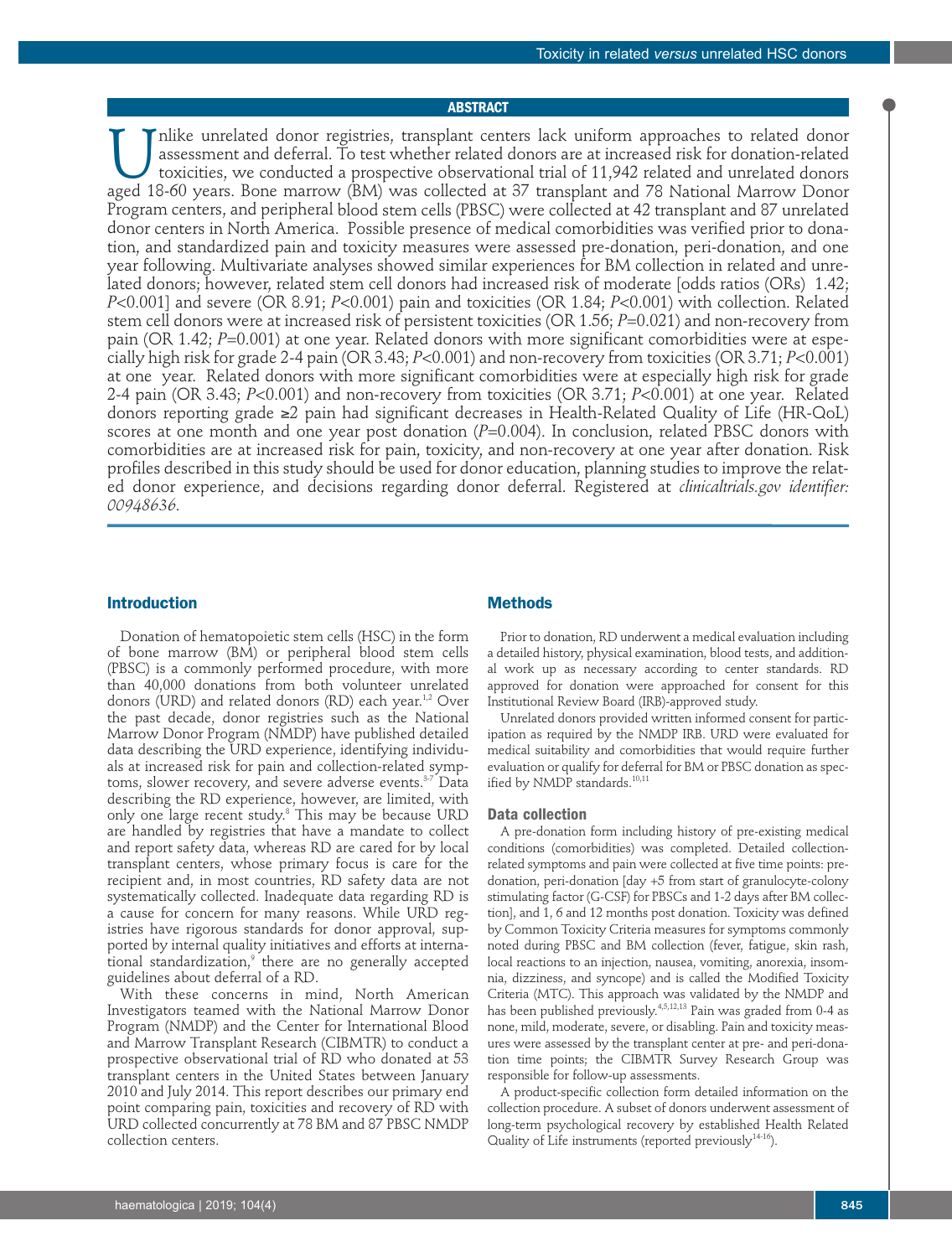Table 1. Demographics and collection characteristics of first-time bone marrow (BM) donors and first time peripheral blood stem cell (PBSC) donors.

|                                                     |                  | <b>First-time BM donors</b> |         |                | <b>First-time PBSC donors</b> |         |  |  |
|-----------------------------------------------------|------------------|-----------------------------|---------|----------------|-------------------------------|---------|--|--|
| <b>Variable</b>                                     | <b>RD</b>        | <b>URD</b>                  | pa      | <b>RD</b>      | <b>URD</b>                    | pa      |  |  |
|                                                     | N (%)            | N (%)                       |         | N(%)           | N (%)                         |         |  |  |
| Number of donors                                    | 126              | 2553                        |         | 956            | 8307                          |         |  |  |
| Number of centers                                   | 37               | 78                          |         | 42             | 87                            |         |  |  |
| Age at donation (years)                             |                  |                             | < 0.001 |                |                               | < 0.001 |  |  |
| 18 to 29                                            | 54(43)           | 1231 (48)                   |         | 102(11)        | 4011 (48)                     |         |  |  |
| $30$ to $39\,$                                      | 22(17)           | 702 (27)                    |         | 135(14)        | 2091 (25)                     |         |  |  |
| 40 to 49                                            | 21(17)           | 455 (18)                    |         | 254 (27)       | 1520 (18)                     |         |  |  |
| $50$ to $60\,$                                      | 29(23)           | 165(06)                     |         | 465 (49)       | 685 (08)                      |         |  |  |
| Median (range)                                      | 33 (18-61)       | $30(19-60)$                 | 0.070   | 49 (18-61)     | $30(18-61)$                   | < 0.001 |  |  |
| Gender                                              |                  |                             | 0.078   |                |                               | < 0.001 |  |  |
| Male                                                | 67(53)           | 1558 (61)                   |         | 537 (56)       | 5341 (64)                     |         |  |  |
| Female                                              | 59(47)           | 995 (39)                    |         | 419 (44)       | 2966 (36)                     |         |  |  |
| Weight (kg)<br>N Eval                               | 126              | 2553                        |         | 952            | 8307                          |         |  |  |
|                                                     | 83 (50-150)      | 81 (40-154)                 | 0.330   | 86 (43-198)    | 82 (37-176)                   | < 0.001 |  |  |
| Median (range)<br>BMI $\left(\frac{kg}{m^2}\right)$ |                  |                             | 0.069   |                |                               | < 0.001 |  |  |
| Underweight, <18.5                                  | $\boldsymbol{0}$ | 14(01)                      |         | $3(-1)$        | 66 (01)                       |         |  |  |
| Normal, 18.5-24.9                                   | 40(33)           | 867 (34)                    |         | 209(23)        | 2884 (35)                     |         |  |  |
| Overweight, 25-29.9                                 | 34(28)           | 938 (37)                    |         | 325 (36)       | 3064 (37)                     |         |  |  |
| Obese, $30+$                                        | 47 (39)          | 734 (29)                    |         | 368 (41)       | 2288 (28)                     |         |  |  |
| Unknown                                             | 5(N/A)           | 0(N/A)                      |         | 51 (N/A)       | 5(N/A)                        |         |  |  |
| Race                                                |                  |                             | 0.003   |                |                               | < 0.001 |  |  |
| Caucasian                                           | 89 (71)          | 1637 (64)                   |         | 788 (82)       | 6132 (74)                     |         |  |  |
| Hispanic                                            | 15(12)           | 332 (13)                    |         | 63 (07)        | 698 (08)                      |         |  |  |
| African / African American                          | 15(12)           | 188 (07)                    |         | 58 (06)        | 314(04)                       |         |  |  |
| Asian / Pacific Islander                            | 4(03)            | 146 (06)                    |         | 29 (03)        | 444 (05)                      |         |  |  |
| Native American                                     | 3(02)            | 21(01)                      |         | 6(01)          | 62(01)                        |         |  |  |
| Multiple races / other                              | $\boldsymbol{0}$ | 208 (08)                    |         | 7(01)          | 592 (07)                      |         |  |  |
| Unknown / declined                                  | $\boldsymbol{0}$ | 21(01)                      |         | 5(01)          | 65(01)                        |         |  |  |
| Comorbidity group <sup>b</sup>                      |                  |                             |         |                |                               |         |  |  |
| Comorbidities absent                                | 64(51)           |                             |         | 403 (42)       |                               |         |  |  |
| Comorbidities present, acceptable                   | 22(17)           |                             |         | 171(18)        |                               |         |  |  |
| Comorbidities present, indeterminate                | 29(23)           |                             |         | 297 (31)       |                               |         |  |  |
| Comorbidities present, defer                        | 11(09)           |                             |         | 85 (09)        |                               |         |  |  |
| Unknown                                             | 0(N/A)           |                             |         | 0(N/A)         |                               |         |  |  |
| Year of donation                                    |                  |                             | 0.001   |                |                               | < 0.001 |  |  |
| 2010                                                | 21(17)           | 496 (19)                    |         | 113(12)        | 1604 (19)                     |         |  |  |
| 2011                                                | 38(30)           | 622 (24)                    |         | 301 (31)       | 1977 (24)                     |         |  |  |
| 2012                                                | 51(40)           | 757 (30)                    |         | 375 (39)       | 2370 (29)                     |         |  |  |
| 2013                                                | 16(13)           | 678 (27)                    |         | 167(17)        | 2356 (28)                     |         |  |  |
| <b>PBSC</b> collection-related                      |                  |                             |         |                |                               |         |  |  |
| Number of days of collection                        |                  |                             |         |                |                               | < 0.001 |  |  |
| $\mathbf{1}$                                        |                  |                             |         | 646 (68)       | 7478 (90)                     |         |  |  |
| $\overline{2}$                                      |                  |                             |         | 283 (30)       | 829 (10)                      |         |  |  |
| $\sqrt{3}$                                          |                  |                             |         | 16(02)         | $\boldsymbol{0}$              |         |  |  |
| $\overline{4}$                                      |                  |                             |         | 10(01)         | $\boldsymbol{0}$              |         |  |  |
| $\sqrt{5}$                                          |                  |                             |         | $1(-1)$        | $\theta$                      |         |  |  |
| Average daily G-CSF dose (g)                        |                  |                             |         |                |                               |         |  |  |
| N Eval                                              |                  |                             |         | 918            | 8183                          |         |  |  |
| Median (range)                                      |                  |                             |         | 948 (300-2040) | 900 (420-1260)                | < 0.001 |  |  |

*continued on the next page*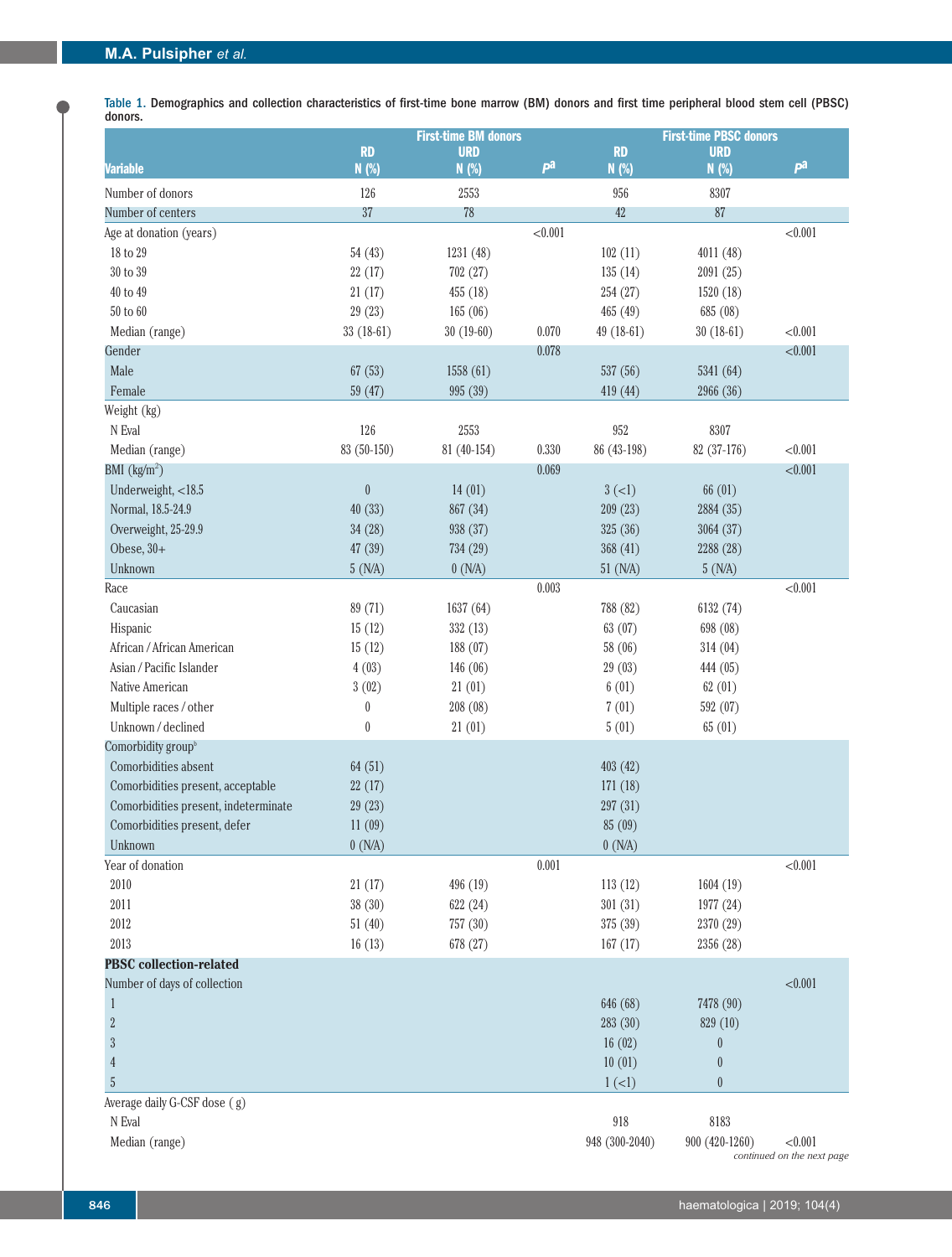*continued from the previous page*

| Average daily G-CSF dose per donor weight (g/kg/day) |                   |                  |         |
|------------------------------------------------------|-------------------|------------------|---------|
| N Eval                                               | 914               | 8183             |         |
| Median (range)                                       | $10.3(4.7-22.1)$  | $10.6(5.5-18.7)$ | < 0.001 |
| Absolute CD34 <sup>+</sup> at pre-collection         |                   |                  |         |
| N Eval                                               | 539               | 8283             |         |
| Median (range)                                       | 87.0 (7.1-1342)   | 80.0 (0.3-2123)  | < 0.001 |
| Total blood volume processed                         |                   |                  | < 0.001 |
| Small, $<$ 12 L                                      | 54(06)            | 233(03)          |         |
| Standard, 12-18 L                                    | 325(34)           | 1882 (23)        |         |
| Large, $\geq$ 18 L                                   | 576 (60)          | 6182 (75)        |         |
| Unknown                                              | 1(N/A)            | 10(N/A)          |         |
| Median (range)                                       | $20.0(0.3-112.6)$ | $21.2(0.7-45.4)$ | 0.040   |
| Central line placement-Male                          |                   |                  | < 0.001 |
| N <sub>o</sub>                                       | 470 (88)          | 5219 (98)        |         |
| Yes                                                  | 67(12)            | 121(2)           |         |
| Unknown                                              | 0(N/A)            | 1(N/A)           |         |
| Central line placement-Female                        |                   |                  | < 0.001 |
| N <sub>o</sub>                                       | 259(62)           | 2460 (83)        |         |
| Yes                                                  | 160(38)           | 506 (17)         |         |
| Central line site-All donors                         |                   |                  |         |
| Femoral                                              | 8(4)              | 209(33)          | < 0.001 |
| Internal jugular                                     | 208 (92)          | 389 (62)         |         |
| Subclavian                                           | 11(5)             | 26(4)            |         |
| Other site                                           | $\theta$          | $3(-1)$          |         |

RD: related donor; URD: unrelated donor; N: number; N Eval: number evaluated; BMI: Body Mass Index; G-CSF: granulocyte-colony stimulating factor. "Pearson  $\chi^{\scriptscriptstyle 2}$  test was used for comparing discrete variables; the Kruskal-Wallis test was used for comparing continuous variables. *'Applicable to RD* only.

### **End points**

Pain was assessed for the following sites: back, bones, head, hip, intravenous injection (IV) site, joints, limbs, muscles, neck, throat, or other. Severity of pain was defined as the maximum grade among these pain sites. Body symptoms were assessed using the MTC outlined above and the peak toxicity level across symptoms was analyzed. Recovery to pre-donation levels by one year was defined as a pain or symptom score less than or equal to the score at pre-donation.

Pre-donation comorbidity ascertainment included: assessment of bleeding, gastrointestinal, genitourinary, hematologic, hepatic, pulmonary, cardiovascular, psychiatric, central nervous system (CNS), endocrine, autoimmune disorders, or other significant coexisting diseases (*Online Supplementary Table S1*). We divided comorbidities into three categories: 1) comorbidities that would not result in deferral from URD donation according to NMDP standards;<sup>10,11</sup> 2) comorbidities that would have resulted in deferral; and 3) comorbidities that could possibly have led to a deferral, but more detailed donor clinical data would be needed to make that judgment.

### **Statistical analysis**

Analyses were conducted separately for BM and PB donations. Pre-donation baseline variables were compared between RD and URD groups using the Pearson  $\chi^2$  test for categorical variables and the Kruskal-Wallis test for continuous variables.

 $\chi^2$  tests or Fisher's Exact tests as appropriate were used to compare the incidences of skeletal pain and MTC symptoms as well as recovery to pre-donation levels between RD and URD groups. Multivariate analyses using logistic regression models were conducted to compare the RD and URD groups accounting for differ-

ences in donor characteristics. The following donor characteristics were examined for inclusion in the multivariate model: donor type, race, gender, age, Body Mass Index (BMI), collection year, comorbidity status among related donors, pre-donation counts [white blood cell (WBC) count, platelets, neutrophils, mononuclear cells, hemoglobin], and pre-donation symptoms (skeletal pain or maximum MTC grade). Additional PB donation-specific variables considered were: placement of a central venous line, total blood volume, absolute CD34<sup>+</sup> cells and WBC pre-collection, and daily GCSF dose (absolute and per kg).

The effects were estimated *via* odds ratios (OR). In all multivariate models, donor type was forced into the model and stepwise model selection was used to determine additional donor characteristics to be included. Interactions between donor type and each donor characteristic were tested for in all multivariate models.

# **Results**

# **Demographics**

Table 1 details RD and URD donating BM or PBSC. RD tended to be older than URD, with 23% *versus* 6% of BM donors and 49% *versus* 8% of PBSC donors collected aged between 50-60 years. Although males donated more often in both RD and URD groups, a higher percentage of females donated in the RD group. There was a trend toward higher BMI in RD *versus* URD giving BM (BMI 30+, 39% *versus* 29%; *P*=0.07), and a significant difference in obesity in RD *versus* URD giving PBSC with 41% *versus* 28% (BMI 30+; *P*<0.001).

There are several notable differences between RD and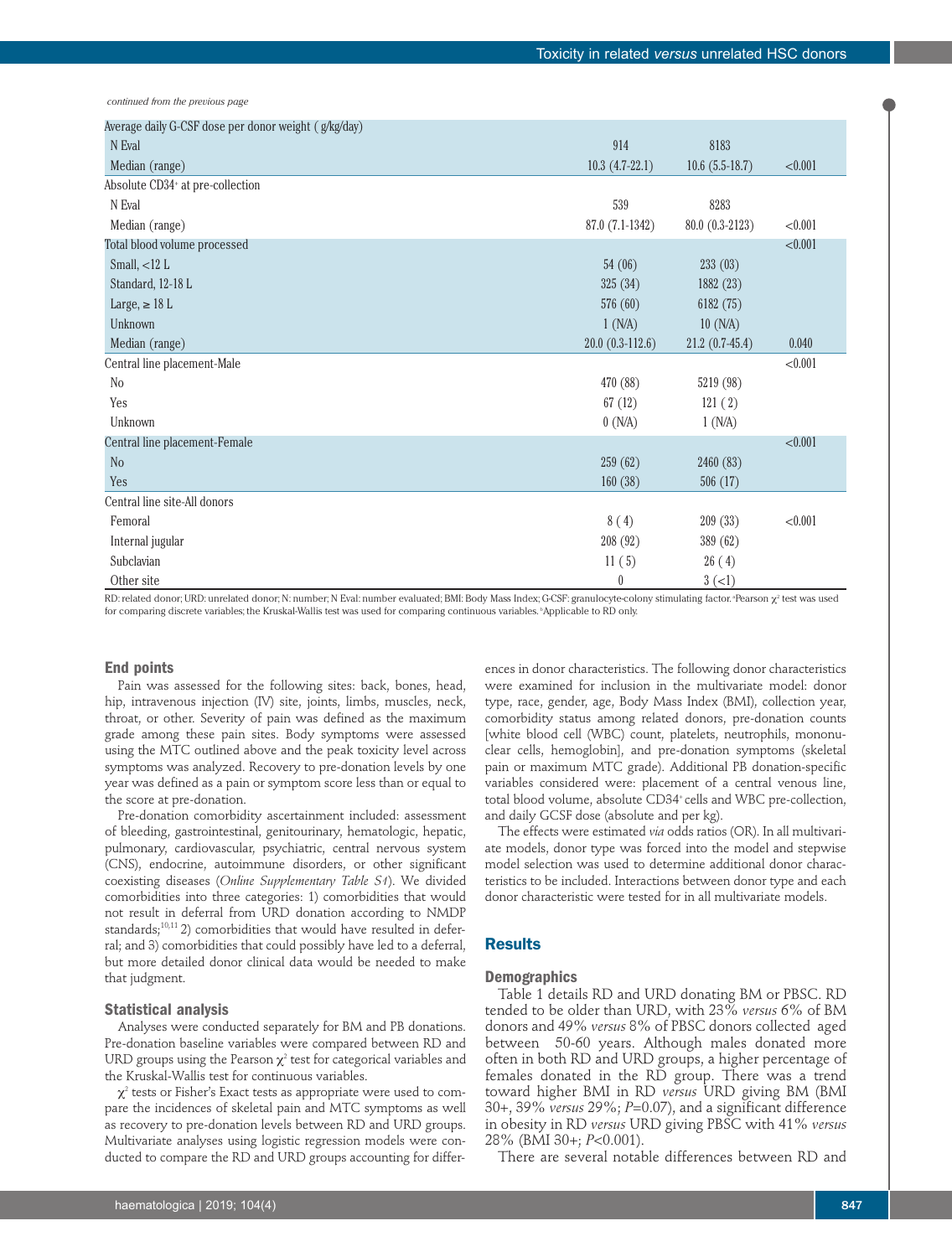URD involving collection procedures (Table 1). While 90% of URD PBSC donations occurred in a single day, and no collection took more than two days, 30% of RD required two days, and 2% and 1% took three and four days, respectively, with collection for one donor taking place over five days (*P*<0.001). Notably, more RD were collected with lower volume procedures (<18L, 40% *vs.* 26%; *P*<0.001). A major difference in RD *versus* URD practice was noted in the increase in central venous line placement in RD for both female and male donors (female RD 38%, female URD 17%, *P*<0.001; male RD 12%, male URD 2%, *P*=0.001). Of note, the differences were not impacted by age, although obesity had an impact in female donors, and number of collection procedures performed impacted both male and female donors (*Online Supplementary Table S2*).

# **Univariate analyses of bone marrow collection, pain and donation-related symptoms**

Figure 1A and B show rates of grades 1-4 skeletal pain and collection-related symptoms in RD and URD before, peri-

donation, and one year after the BM collection procedure. *Online Supplementary Figure S1A-D* detail locations of pain and types of symptoms experienced. It is notable that 5- 10% of healthy URDs and 10-20% of RDs reported mild pain or symptoms pre-donation. Almost all donors reported some level of pain or symptoms during the procedure; however, because grade 1 pain and symptoms rarely require intervention, we focused our analyses on higher grades. Univariate analyses showed RD to have higher rates of grade 2-4 pain pre-donation (2.4% *vs.* 0.6%; *P*=0.043) (*Online Supplementary Table S3*). Grade 2-4 pain levels at collection were similar, but grades 3-4 pain were substantially higher in RD (10% *vs.* 0.6%; *P*<0.001). At one year, 10% and 5% of RD *versus* URD reported grade 2-4 pain (*P*=0.060). Pre-donation, MTC symptoms were similar in RD and URD. At collection, grade 2-4 and 3-4 symptoms were higher in RD *versus* URD (24% *vs.* 17% grade 2-4, 3.3% *vs.* 0.4% grade 3-4; *P*=0.049 and 0.002, respectively), with higher rates of dizziness, site reactions, nausea, and syncope in RD (*P*=0.005, 0.008, 0.021, and 0.028, respectively) (*Online Supplementary Figure S1C*).





Figure 1. Severity of skeletal pain and highest toxicity level across key body symptoms experienced by first time related *versus* unrelated bone marrow donors at baseline, two days post donation, and one year post donation. (A) Skeletal pain. (B) Highest toxicity level across key body symptoms.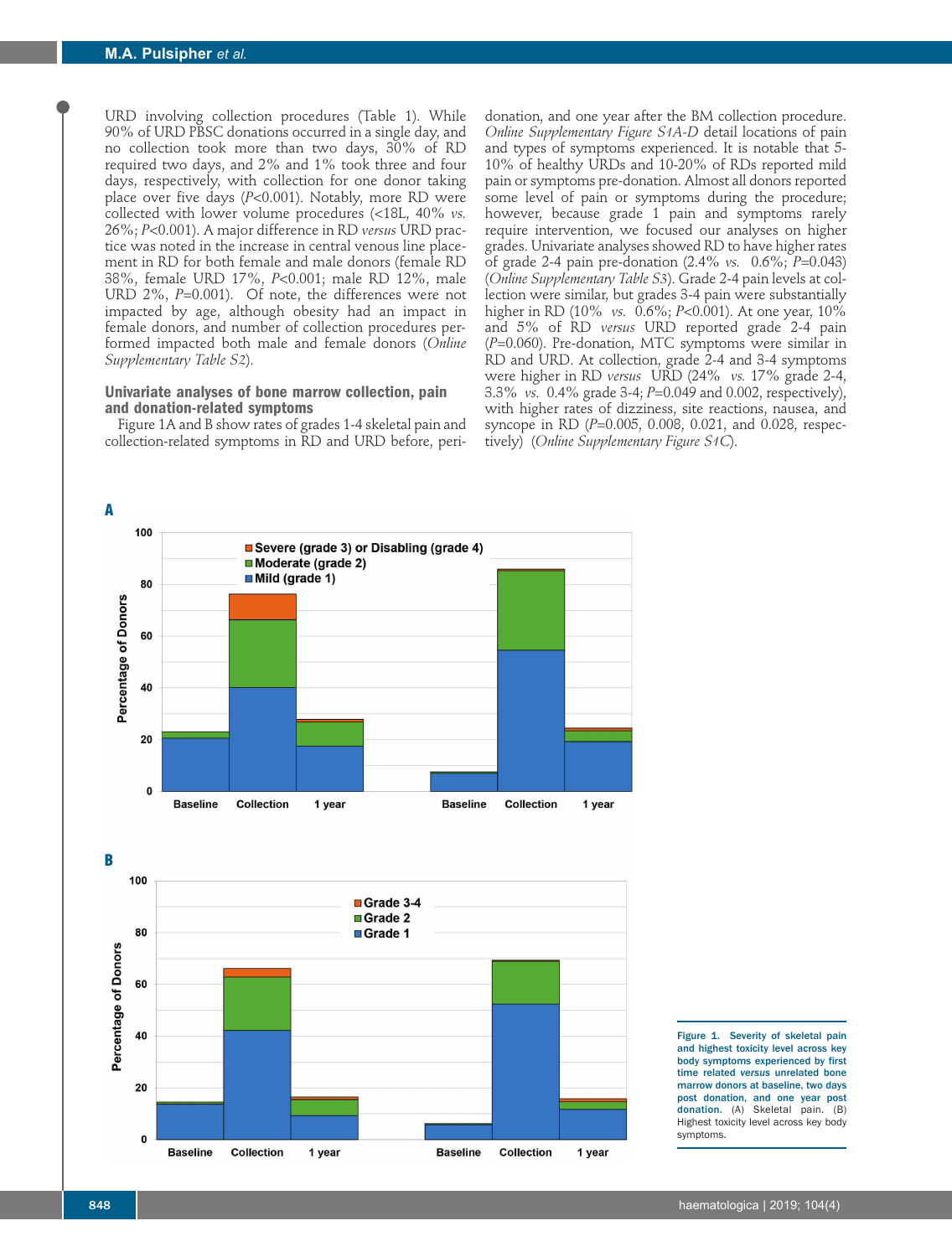### **Univariate analyses of peripheral blood stem cell collection, pain and donation-related symptoms**

Figure 2A and B show rates of grades 1-4 skeletal pain and MTC symptoms in RD and URD before, on day +5 of G-CSF administration (day of peak symptoms), and one year after the PBSC collection procedure. *Online Supplementary Figure S2A-D* detail locations of pain and types of symptoms experienced by RD and URD undergoing PBSC collection. *Online Supplementary Table S4* shows that at pre-donation baseline, day +5 of G-CSF, and one year, all measures of grade 2-4 and 3-4 pain are higher in RD compared to URD (all *P*<0.001). In addition, 10% fewer RD return to pre-donation levels of pain at one year (*P*<0.001). Collection-related MTC symptoms are also experienced significantly more and to a higher degree at all time points, and non-recovery to pre-donation levels of these symptoms at one year occurs more often after RD procedures (17% *vs.* 12%; *P*<0.001).

# **Multivariate analyses of bone marrow and peripheral blood donor experiences: related** *versus* **unrelated donor**

Multivariate analysis showed that Grade 2-4 pain after BM collection was similar between RD and URD (Table 2). Grade 2-4 symptoms after BM collection were 1.5 times more likely for RD, but this did not reach significance (P=0.075). Related PBSC donors were at higher risk for grade 2-4 and 3-4 pain (OR 1.42, 8.91, respectively; both *P*<0.001) and grade 2-4 symptoms (OR 1.84; *P*<0.001) with collection, as well as the presence of grade 2-4 symptoms at one year (OR 1.56; *P*=0.021). A notable finding was that RD reporting no comorbidities had a risk of grade 2-4 pain at one year similar to URD. But if RD reported any comorbidities, their risk of grade 2-4 pain was significantly increased, with the highest risk noted in

RD with comorbidities that would have led to deferral by NMDP standards (OR 3.43; *P*<0.001).

Table 2 also describes analyses of failure to recover to pre-donation levels of pain and donation-related symptoms at one year. RD of PBSC had an OR of 1.42 for nonrecovery to pre-donation levels of pain at one year (*P*=0.001). Recovery to pre-donation levels of symptoms was associated with comorbidity: RD who had no comorbidities were similar to URD, but RD who had comorbidities had a higher risk of non-recovery at one year. Notably, RD identified as having comorbidities that would have led to NMDP deferral had a more than 3-fold increase in risk of non-recovery to pre-donation levels compared to URD (OR 3.71; *P*<0.001).

# **Multivariate analysis: other factors affecting risk of pain, symptoms, or non-recovery at one year**

For BM donation, women were 67% more likely to experience grade 2-4 pain and nearly 3 times more likely to experience grade 2-4 symptoms (*P*<0.001) (Table 3). Age was an important risk factor for failure to recover to pre-donation levels, as donors aged 50-60 years were more than twice as likely as their younger counterparts to have non-recovery at one year (Table 4). In addition, women's risk of non-recovery at one year to pre-donation levels of symptoms was twice that of men (*P*<0.001).

Risk factors for pain and MTC symptoms after PBSC collection included both new and previously described clinical characteristics (Tables 3 and 4). A new finding is that high CD34+ counts ( $\geq 80.5/\mu L$ ) prior to day 1 of collection was associated with more grade 2-4 collection pain (OR 1.25; *P*<0.001). Another novel finding was that there was a dose level of G-CSF above which pain levels increased significantly. If a donor received an average daily dose exceeding 960 mg/day, reported pain levels were

Table 2. Multivariate analysis of collection toxicities and long-term recovery after bone marrow (BM) and peripheral blood stem cell (PBSC) donations showing the effect of donor type. The odds ratios are for comparing related donor (RD) *versus* unrelated donor (URD).

|                                                 | <b>BM</b> donors  |       | <b>PBSC donors</b> |         |
|-------------------------------------------------|-------------------|-------|--------------------|---------|
| <b>Event and time point</b>                     | OR (95% CI)       | P     | <b>OR (95% CI)</b> | P       |
| Skeletal pain                                   |                   |       |                    |         |
| Grade 2-4 at collection                         | $1.19(0.81-1.74)$ | 0.375 | $1.42(1.17-1.72)$  | < 0.001 |
| Grade 3-4 at collection <sup>a</sup>            |                   |       | $8.91(6.63-12.0)$  | < 0.001 |
| Grade 2-4 at one year <sup>a</sup>              |                   |       |                    | < 0.001 |
| RD, comorbidities absent                        |                   |       | $1.02(0.63-1.65)$  | 0.944   |
| RD, comorbidities present, acceptable           |                   |       | $2.66(1.60-4.42)$  | < 0.001 |
| RD, comorbidities present, indeterminate        |                   |       | $1.62(1.04-2.52)$  | 0.033   |
| RD, comorbidities present, defer                |                   |       | $3.43(1.86-6.35)$  | < 0.001 |
| Non-recovery to pre-donation level at one year  | $0.96(0.56-1.63)$ | 0.871 | $1.42(1.15-1.74)$  | 0.001   |
| Max MTC symptoms                                |                   |       |                    |         |
| Grade 2-4 at collection                         | $1.50(0.96-2.36)$ | 0.075 | $1.84(1.49-2.28)$  | < 0.001 |
| Grade 2-4 at one year <sup><math>a</math></sup> |                   |       | $1.56(1.07-2.27)$  | 0.021   |
| Non-recovery to pre-donation level at one year  | $1.08(0.58-2.01)$ | 0.819 |                    | < 0.001 |
| RD, comorbidities absent                        |                   |       | $0.94(0.64-1.37)$  | 0.743   |
| RD, comorbidities present, acceptable           |                   |       | $1.98(1.26-3.12)$  | 0.003   |
| RD, comorbidities present, indeterminate        |                   |       | $1.77(1.24-2.52)$  | 0.002   |
| RD, comorbidities present, defer                |                   |       | $3.71(2.14-6.45)$  | < 0.001 |

OR: odds ratio; CI: Confidence Interval; Max: maximum; MTC: Modified Toxicity Criteria. "Number of events for BM donors was not sufficient for multivariable analysis.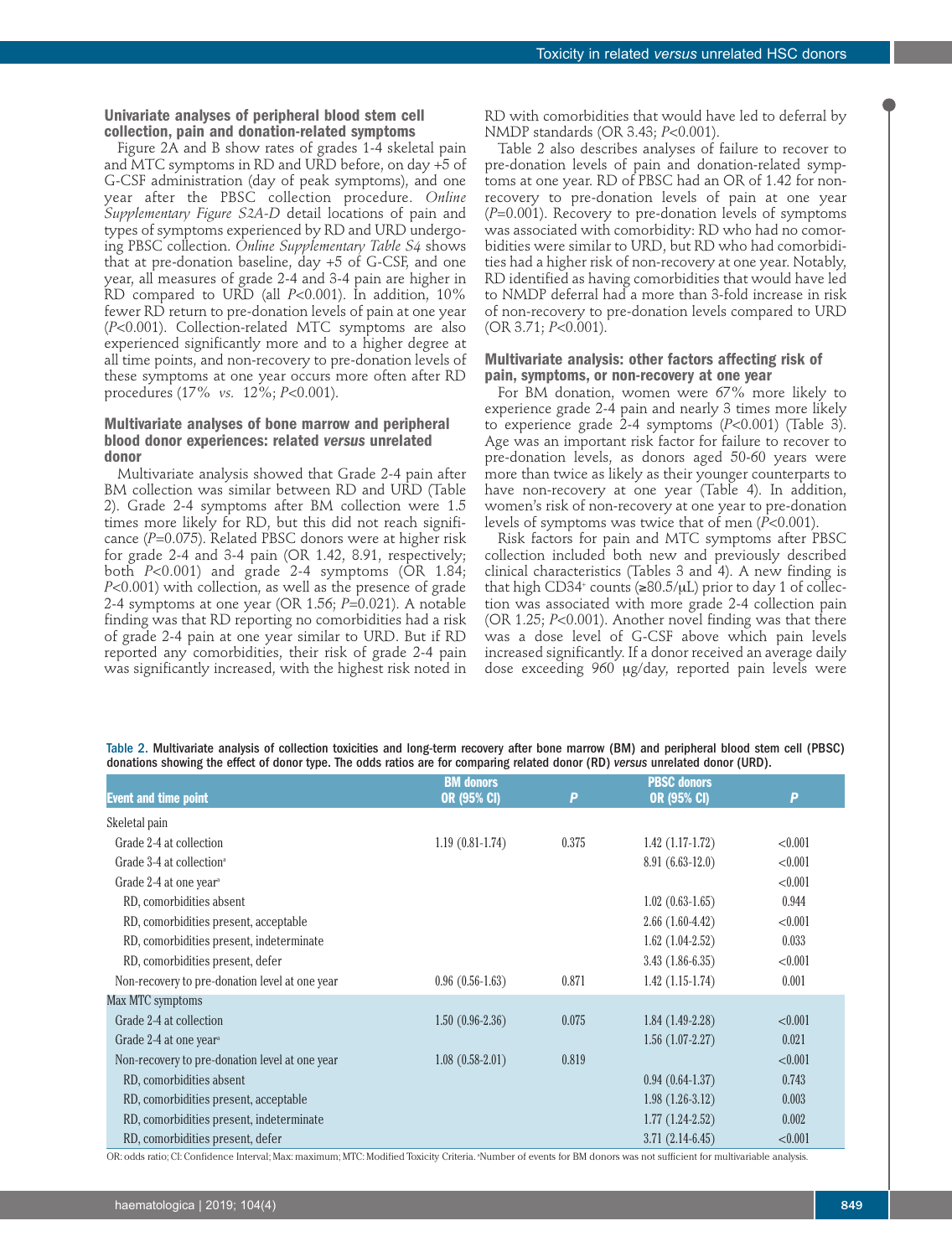higher (OR 1.21; *P*=0.006). This increase in pain levels was not noted when analyzed by dose per/kg.

Females undergoing PBSC collection had twice the risk of moderate and severe pain and MTC symptoms (Table 3). They were also more likely to have persistent symptoms and to fail to recover to pre-donation levels at one year after BM collection (Table 4). The age effect varied, with PBSC donors aged 30-39 years having higher risk for grade 3-4 pain with collection (OR  $1.50; P=0.021$ ) (Table 3) and older donors (aged 50-60 years) having lower risks for grade 2-4 pain with collection (OR 0.61; *P*<0.00) (Table 3) and higher risks of reporting grade 2-4 pain at one year (aged 50-60 years: OR 2.72; *P*<0.001) (Table 4). Importantly, donors who started with grade 1 or 2-4 pain or grade 2-4 MTC symptoms were more likely to report higher grades of pain or symptoms with collection (*P*<0.001) (Table 3). These donors also had higher levels of pain and MTC symptoms at one year, but most of them had returned to pre-donation levels. Obesity was important in pain and MTC symptom risk, as donors with 30+

Table 3. Multivariate analysis showing other key predictors for skeletal pain and Modified Toxicity Criteria (MTC) symptoms associated with bone marrow (BM) and peripheral blood stem cell (PBSC) collections.

|                                              |                     | Grade 2-4 skeletal pain |                                   | Grade 3-4 skeletal pain | <b>Grade 2-4 max MTC</b> |                             |  |
|----------------------------------------------|---------------------|-------------------------|-----------------------------------|-------------------------|--------------------------|-----------------------------|--|
|                                              | at collection       | $\overline{P}$          | at collection<br>OR (95% CI)<br>P |                         |                          | symptoms at collection<br>P |  |
| <b>Variable</b>                              | OR (95% CI)         |                         |                                   |                         | <b>OR (95% CI)</b>       |                             |  |
| <b>BM</b> donation                           |                     |                         |                                   |                         |                          |                             |  |
| Gender                                       |                     |                         |                                   |                         |                          |                             |  |
| Male                                         | $1.00$              |                         |                                   |                         | 1.00                     |                             |  |
| Female                                       | $1.67(1.41-1.97)$   | < 0.001                 |                                   |                         | 2.74 (2.23-3.37)         | < 0.001                     |  |
| <b>PBSC</b> donation                         |                     |                         |                                   |                         |                          |                             |  |
| Gender                                       |                     |                         |                                   |                         |                          |                             |  |
| Male                                         | 1.00                |                         | 1.00                              |                         | 1.00                     |                             |  |
| Female                                       | $1.76(1.60-1.93)$   | < 0.001                 | $2.18(1.69-2.81)$                 | < 0.001                 | $1.91(1.65-2.20)$        | < 0.001                     |  |
| Age at collection (years)                    |                     | < 0.001                 |                                   | 0.005                   |                          | 0.013                       |  |
| 18 to 29                                     | 1.00                |                         | 1.00                              |                         | 1.00                     |                             |  |
| $30$ to $39\,$                               | $1.00(0.90-1.12)$   | 0.977                   | $1.50(1.06-2.12)$                 | 0.021                   | $1.18(0.98-1.41)$        | 0.080                       |  |
| 40 to 49                                     | $0.85(0.75-0.96)$   | 0.008                   | $1.19(0.83-1.72)$                 | 0.340                   | $1.26(1.05-1.53)$        | 0.015                       |  |
| 50 to 60                                     | $0.61(0.52-0.71)$   | < 0.001                 | $0.77(0.51-1.16)$                 | 0.216                   | $0.91(0.72-1.16)$        | 0.452                       |  |
| Donor BMI                                    |                     | < 0.001                 |                                   | < 0.001                 |                          | < 0.001                     |  |
| Underweight / normal                         | 1.00                |                         | 1.00                              |                         | 1.00                     |                             |  |
| Overweight                                   | $1.13(1.02-1.26)$   | 0.021                   | $1.30(0.92 - 1.84)$               | 0.137                   | $1.31(1.10-1.57)$        | 0.003                       |  |
| Obese                                        | $1.35(1.18-1.55)$   | < 0.001                 | $2.03(1.47-2.82)$                 | < 0.001                 | $1.63(1.36-1.96)$        | < 0.001                     |  |
| Unknown                                      | $0.92(0.52 - 1.63)$ | 0.776                   | $1.21(0.48-3.05)$                 | 0.686                   | $1.11(0.50-2.45)$        | 0.806                       |  |
| Number of days of collection                 |                     |                         |                                   |                         |                          |                             |  |
| 1 day                                        | 1.00                |                         |                                   |                         |                          |                             |  |
| $2 + days$                                   | $0.74(0.64-0.85)$   | < 0.001                 |                                   |                         |                          |                             |  |
| G-CSF dose                                   |                     | 0.007                   |                                   |                         |                          |                             |  |
| $0-960$ g/day                                | 1.00                |                         |                                   |                         |                          |                             |  |
| $>960$ g/day                                 | $1.21(1.06-1.38)$   | 0.006                   |                                   |                         |                          |                             |  |
| Unknown                                      | $1.37(0.96-1.97)$   | 0.086                   |                                   |                         |                          |                             |  |
| Skeletal pain pre-donation                   |                     | < 0.001                 |                                   | 0.004                   |                          | 0.006                       |  |
| Grade 0                                      | $1.00$              |                         | 1.00                              |                         | $1.00$                   |                             |  |
| Grade 1                                      | $1.57(1.36-1.82)$   | < 0.001                 | $1.39(0.95-2.02)$                 | 0.087                   | $1.31(1.05-1.64)$        | 0.016                       |  |
| Grade 2-4                                    | $2.47(1.77-3.46)$   | < 0.001                 | $2.33(1.37-3.96)$                 | 0.002                   | $1.65(1.08-2.52)$        | 0.020                       |  |
| Max MTC pre-donation                         |                     |                         |                                   | 0.030                   |                          | < 0.001                     |  |
| Grade 0                                      |                     |                         | 1.00                              |                         | 1.00                     |                             |  |
| Grade 1                                      |                     |                         | $0.85(0.54-1.34)$                 | 0.477                   | $1.37(1.06-1.77)$        | 0.017                       |  |
| Grade 2-4                                    |                     |                         | $2.67(1.22 - 5.82)$               | 0.014                   | $3.23(1.86-5.61)$        | < 0.001                     |  |
| Absolute CD34 <sup>+</sup> at pre-collection |                     | < 0.001                 |                                   |                         |                          |                             |  |
| < 80.5                                       | $1.00$              |                         |                                   |                         |                          |                             |  |
| $\ge 80.5$                                   | $1.25(1.14-1.37)$   | < 0.001                 |                                   |                         |                          |                             |  |
| Unknown                                      | $1.14(0.87-1.48)$   | 0.341                   |                                   |                         |                          |                             |  |

OR: odds ratio; CI: Confidence Interval; BMI: Body Mass Index; G-CSF: granulocyte-colony stimulating factor; Max: maximum.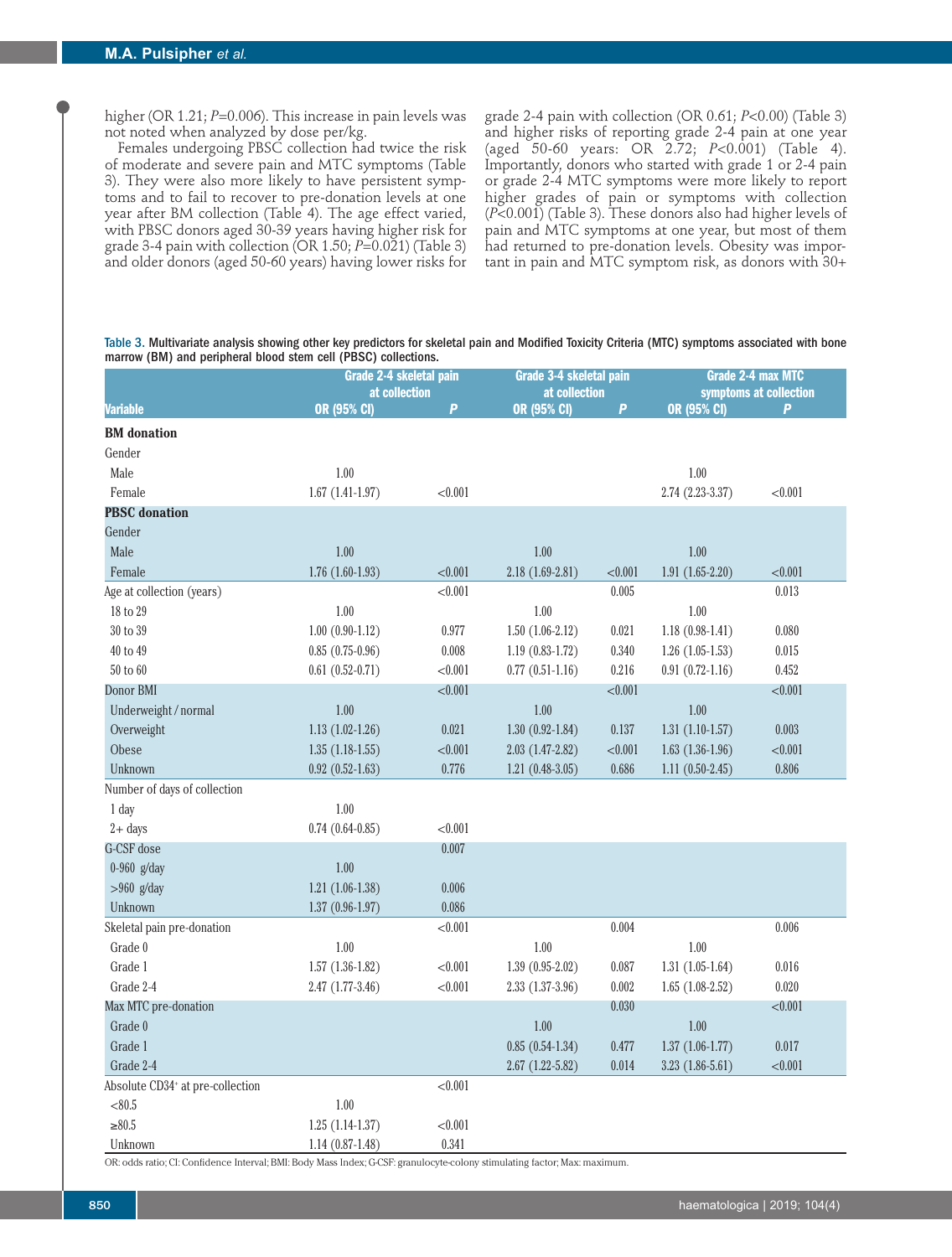BMI had increased risk of peri-collection grade 2-4 and 3- 4 pain and grade 2-4 MTC symptoms, along with grade 2- 4 pain at one year.

Table 4 shows additional factors other than RD/URD status associated with higher levels of late pain/MTC symptoms and lack of recovery to pre-donation levels at one year. Older BM and PBSC donors, and Black and multiple-race PBSC donors were less likely to recover to their pre-donation level of pain. Hispanic and multiple-race PBSC donors were less likely to recover to pre-donation level of MTC symptoms. As might be expected, donors with pre-donation levels of pain or symptoms at grade 1 or grades 2-4 were more likely to recover to that level at one year.

# **Discussion**

Unrelated HSC registries have a responsibility to ensure the safety of volunteer donors performing an altruistic act.<sup>17</sup> They routinely defer donors with minor health problems, erring on the side of safety. Transplant centers, whose primary task is treatment of patients with cancer and other life-threatening illnesses, must also evaluate the medical fitness of donors and advise them about risk, in

some cases deferring them. Although recent changes in accreditation requirements for transplant centers emphasize donor education and autonomy, requiring an independent donor advocate,18-20 RD may or may not listen to advice to forgo donation, being highly motivated and willing to take medical risks for their family member.

Studies have shown that a matched sibling is generally the best HSC donor; $^{21-23}$  and recent expansion of haploidentical approaches<sup>24</sup> have put even more family members into a donor role. Over the past decade, however, improvements in URD procedures have led to comparable outcomes using RD and URD in patients with hematologic malignancies,  $^{25\cdot27}$  offering reasonable HCT alternatives if a RD is unable to donate. With this in mind, when should a transplant center counsel a RD against donation?

Our study shows that the choice to donate by a RD with comorbidities can have consequences. We show by multivariate analysis that RD have more intense early pain and toxicities than URD, and because these symptoms are temporally associated with PBSC collection, there is little doubt that the toxicities are related to the donation procedure. There is a question, however, about whether our observation that RD have more pain and non-recovery to pre-donation levels at one year is due to the procedure itself, or other aspects associated with being a RD.



Figure 2. Severity of skeletal pain and highest toxicity level across key body symptoms experienced by first time related *versus* unrelated peripheral blood stem cell (PBSC) donors at baseline, on the first day of collection prior to apheresis, and one year post donation. (A) Skeletal pain. (B) Highest toxicity level across key body symptoms.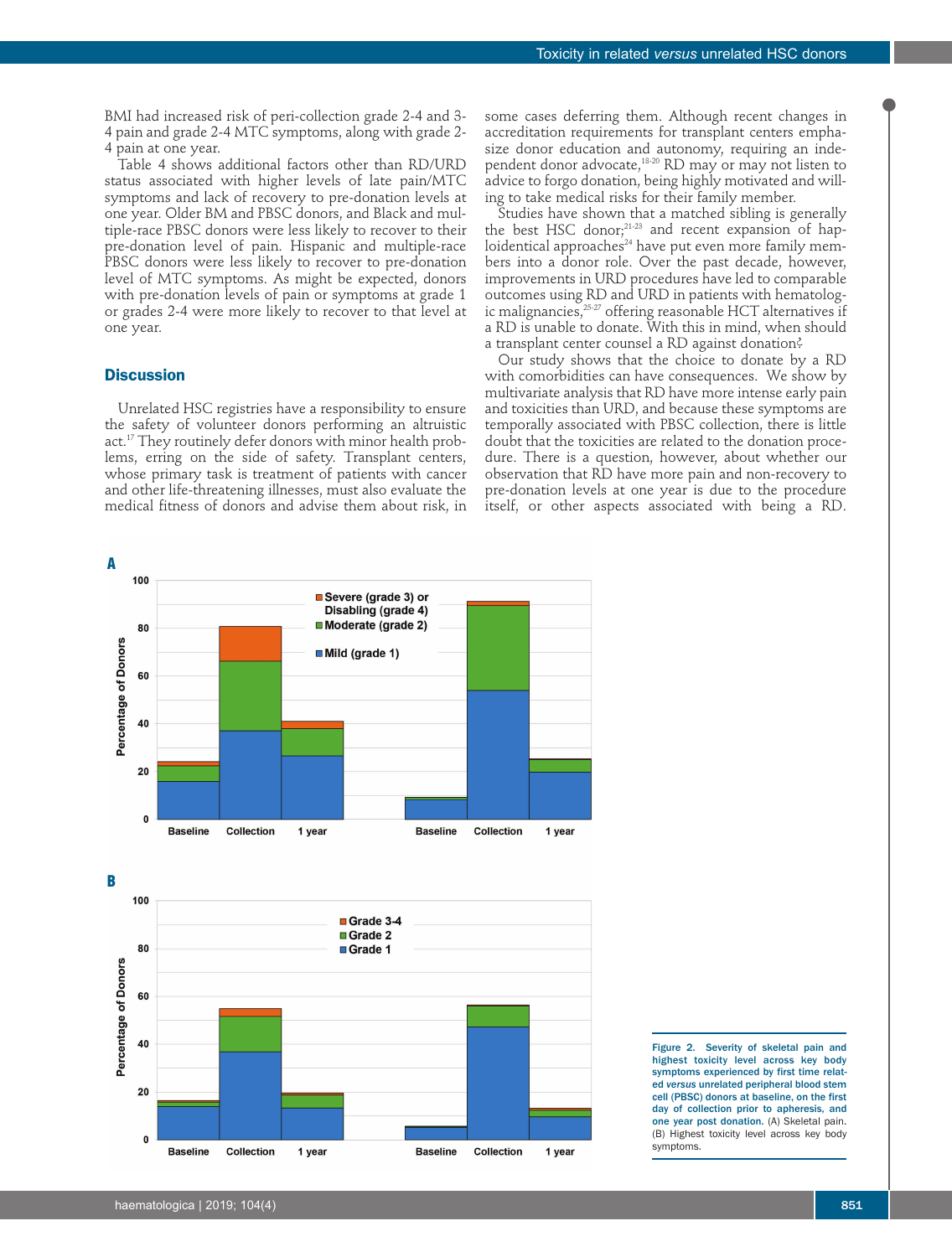Table 4. Multivariate analysis showing other key predictors for long-term skeletal pain and Modified Toxicity Criteria (MTC) symptoms and recovery to pre-donation level after bone marrow (BM) and peripheral blood stem cells (PBSC) donations.

|                               | <b>Grade 2-4 skeletal</b><br>pain<br>at one |            | Grade 2-4 max<br><b>MTC symptoms</b><br>at one | <b>Skeletal pain</b><br>non-recovery<br>to pre-donation level |                            |            | <b>Max MTC symptoms</b><br>non-recovery<br>to pre-donation |           |
|-------------------------------|---------------------------------------------|------------|------------------------------------------------|---------------------------------------------------------------|----------------------------|------------|------------------------------------------------------------|-----------|
| <b>Variable</b>               | year<br><b>OR (95% CI)</b>                  | P          | year<br>OR (95% CI)                            | P                                                             | at one year<br>OR (95% CI) | P          | level at one year<br>OR (95% CI)                           | P         |
| <b>BM</b> donation            |                                             |            |                                                |                                                               |                            |            |                                                            |           |
| Gender                        |                                             |            |                                                |                                                               |                            |            |                                                            |           |
| Male                          |                                             |            |                                                |                                                               |                            |            | $1.00$                                                     |           |
| Female                        |                                             |            |                                                |                                                               |                            |            | $1.92(1.35-2.74)$                                          | < 0.001   |
| Age at collection             |                                             |            |                                                |                                                               |                            | 0.012      |                                                            |           |
| 18 to 29                      |                                             |            |                                                |                                                               | $1.00$                     |            |                                                            |           |
| 30 to 39                      |                                             |            |                                                |                                                               | $1.13(0.78-1.63)$          | 0.521      |                                                            |           |
| 40 to 49                      |                                             |            |                                                |                                                               | $1.42(0.95-2.12)$          | 0.091      |                                                            |           |
| 50 to 59                      |                                             |            |                                                |                                                               | $2.21(1.34-3.64)$          | 0.002      |                                                            |           |
| Skeletal pain pre-donation    |                                             |            |                                                |                                                               |                            |            |                                                            |           |
| Grade 0                       |                                             |            |                                                |                                                               | 1.00                       |            |                                                            |           |
| Grade 1-4                     |                                             |            |                                                |                                                               | $0.39(0.20-0.74)$          | 0.004      |                                                            |           |
| Max MTC symptoms pre-donation |                                             |            |                                                |                                                               |                            |            |                                                            |           |
| Grade 0                       |                                             |            |                                                |                                                               |                            |            | 1.00                                                       |           |
| Grade 1-4                     |                                             |            |                                                |                                                               |                            |            | $0.29(0.11-0.72)$                                          | 0.008     |
| PBSC donation                 |                                             |            |                                                |                                                               |                            |            |                                                            |           |
| Gender                        |                                             |            |                                                |                                                               |                            |            |                                                            |           |
| Male                          |                                             |            | 1.00                                           |                                                               |                            |            |                                                            |           |
| Female                        |                                             |            | $1.61(1.15-2.25)$                              | 0.005                                                         |                            |            |                                                            |           |
| Age at collection (years)     |                                             | < 0.001    |                                                |                                                               |                            | < 0.001    |                                                            |           |
| 18 to 29                      | 1.00                                        |            |                                                |                                                               | 1.00                       |            |                                                            |           |
| 30 to 39                      | $1.81(1.19-2.74)$                           | 0.005      |                                                |                                                               | $1.50(1.21-1.86)$          | < 0.001    |                                                            |           |
| 40 to 49                      | $1.85(1.22-2.82)$                           | 0.004      |                                                |                                                               | $1.78(1.43-2.22)$          | < 0.001    |                                                            |           |
| 50 to 60                      | $2.72(1.77-4.16)$                           | < 0.001    |                                                |                                                               | $2.18(1.71-2.78)$          | < 0.001    |                                                            |           |
| Donor BMI                     |                                             | 0.013      |                                                |                                                               |                            |            |                                                            |           |
| Underweight / normal          | 1.00                                        |            |                                                |                                                               |                            |            |                                                            |           |
| Overweight                    | $1.36(0.95-1.95)$                           | 0.097      |                                                |                                                               |                            |            |                                                            |           |
| Obese                         | $1.79(1.25-2.57)$                           | 0.002      |                                                |                                                               |                            |            |                                                            |           |
| Unknown                       | $0.96(0.31-2.94)$                           | 0.943      |                                                |                                                               |                            |            |                                                            |           |
| Donor race                    |                                             | < 0.001    |                                                |                                                               |                            | 0.001      |                                                            | 0.015     |
| Caucasian                     | $1.00\,$                                    |            |                                                |                                                               | $1.00\,$                   |            | $1.00\,$                                                   |           |
| Hispanic                      | $1.45(0.90-2.33)$                           | 0.127      |                                                |                                                               | $1.14(0.85-1.54)$          | 0.377      | $1.54(1.09-2.18)$                                          | 0.014     |
| African / African American    | $2.91(1.74-4.84)$                           | < 0.001    |                                                |                                                               | $2.05(1.40-3.00)$          | ${<}0.001$ | $1.42(0.87-2.32)$                                          | $0.166\,$ |
| Asian / Pacific Islander      | $2.18(1.26-3.77)$                           | 0.006      |                                                |                                                               | $1.22$ $(0.87-1.71)$       | 0.243      | $1.25(0.81-1.91)$                                          | 0.310     |
| Multiple races / other        | $1.88(1.09-3.22)$                           | 0.023      |                                                |                                                               | $1.52(1.11-2.08)$          | $0.009\,$  | $1.62$ (1.11-2.38)                                         | 0.013     |
| Year of collection            |                                             |            |                                                |                                                               |                            |            |                                                            |           |
| 2010-2011                     |                                             |            |                                                |                                                               |                            |            | $1.00\,$                                                   |           |
| 2012-2013                     |                                             |            |                                                |                                                               |                            |            | $0.74(0.61-0.91)$                                          | 0.004     |
| Skeletal pain pre-donation    |                                             | < 0.001    |                                                | 0.044                                                         |                            | < 0.001    |                                                            | 0.004     |
| Grade 0                       | $1.00$                                      |            | $1.00$                                         |                                                               | $1.00\,$                   |            | $1.00\,$                                                   |           |
| Grade 1                       | $3.17(2.27-4.43)$                           | ${<}0.001$ | $1.69(1.04-2.72)$                              | 0.033                                                         | $0.53(0.40-0.71)$          | ${<}0.001$ | $1.67(1.23-2.27)$                                          | 0.001     |
| Grade 2-4                     | $3.09(1.71-5.60)$                           | < 0.001    | $1.94(0.86-4.34)$                              | 0.109                                                         | $0.22$ $(0.11 - 0.45)$     | < 0.001    | $1.35(0.71-2.59)$                                          | 0.362     |
| Max MTC symptoms pre-donation |                                             | 0.040      |                                                | 0.003                                                         |                            |            |                                                            | < 0.001   |
| Grade 0                       | $1.00$                                      |            | $1.00$                                         |                                                               |                            |            | $1.00\,$                                                   |           |
| Grade 1                       | $0.74$ $(0.46-1.20)$                        | 0.225      | $1.00(0.55-1.82)$                              | 0.998                                                         |                            |            | $0.27$ $(0.15 - 0.47)$                                     | < 0.001   |
| Grade 2-4                     | $3.04(1.10-8.42)$                           | 0.033      | $5.28(2.04-13.60)$                             | 0.001                                                         |                            |            | $0.17(0.02 - 1.31)$                                        | 0.089     |

OR: odds ratio; CI: Confidence Interval; BMI: Body Mass Index; Max: maximum.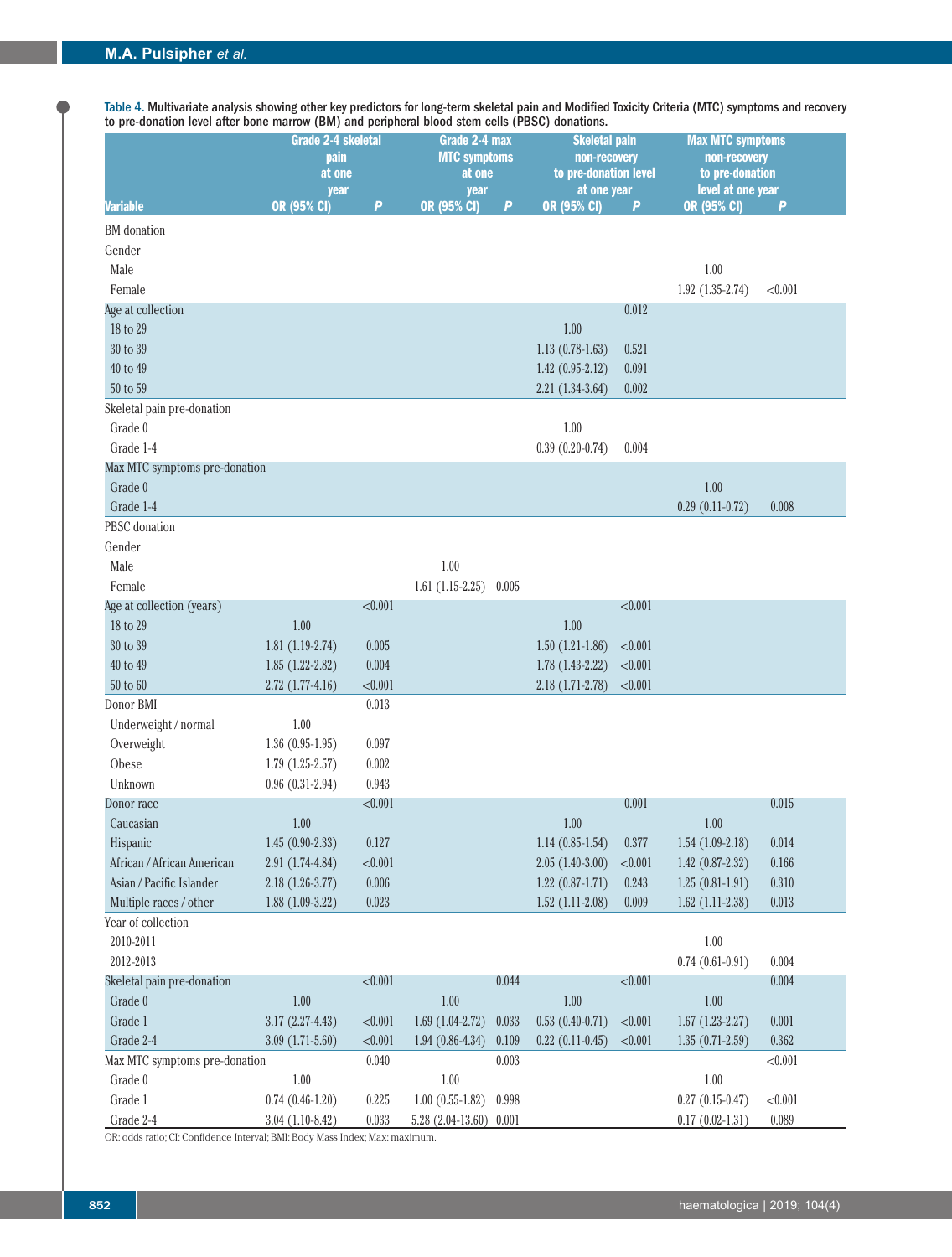Although attempting to link observed pain at one year directly to PBSC donation was not one of our objectives, an observation that we made may shed light on this question. We performed additional assessments of RD at one and six months; we noted that the donation pain levels do not fully recover at one month, and remain at heightened levels at six and 12 months (*P*>0.001) (*Online Supplementary Figure S3*), suggesting that persistently elevated pain levels are a consequence of donation.

Given that elevated post-donation pain levels were only grade 1 or 2 (mild/moderate), are these findings clinically significant? This is an important question because selfreported pain from individuals can vary based on characteristics such as gender or cultural differences. To define whether the persistent pain we detected was clinically meaningful, we performed an analysis of the relation of reported pain to donor HR-QoL. In a companion study imbedded in our protocol, 186 RD and URD were randomly chosen for assessment of HR-QoL. We noted that at one month and one year after donation, those reporting grade 2 pain or toxicities had significantly lower physical scores measured by the SF36 multidimensional HR-QoL measure compared to those not reporting pain or toxicities [*P*=0.002 (1 month) and 0.004 (1 year)] (*Online Supplementary Figure S4*). The findings of our HR-QoL companion study (reported separately) support the outcomes we report (e.g. RD reported the donation to be more painful than URD; at 1 year RD were less likely to feel back to normal and reported a longer period of recovery). These observations allow us to conclude that the persistent pain is clinically meaningful, but the cause of higher levels of persistent pain in RD is unclear. Future studies could explore potential contributing factors, such as the possibility of G-CSF increasing inflammation in donors with comorbid conditions or the relationship of persistent pain to psychological stressors experienced by family donors.

With this in mind, should RD at highest risk of pain or non-recovery consider deferral? Deferring RD who would have been deferred by the NMDP (our highest risk group) is in line with a recent Worldwide Network for Blood and Marrow Transplantation task force recommendation to screen RD using URD registry standards.<sup>9,28</sup> It is likely that unless transplant centers collecting RD accept limits on screening and collection similar to URD registries, RD will remain at higher risk for pain/toxicity and lack of recovery. But should pre-donation standards for deferral of a RD be similar to those for URD? Although there is no clear medical benefit from donation, there is evidence that both URD and RD may experience psychosocial benefits, including feelings of enhanced self-worth. For RD, there are additional benefits of alleviating the suffering or saving the life of a loved one and closer family relationships. $^{29\cdot31}$ While some family members may willingly accept increased medical risk in exchange for psychosocial benefits, others may hesitate and feel coerced by family obligations. Striking a balance is a challenge, as transplant centers should support the wishes of RD who are ambivalent about donation and protect those in whom donation could be a serious risk. But at the same time, RD should

have the choice as to whether to shoulder some level of increased risk.

This study identified a series of risk factors that could either motivate a transplant center to recommend against use of a given donor, or allow a donor with multiple risk factors to understand their risk and choose to forgo donation (Tables 3 and 4). A desired outcome from this study is to motivate transplant centers to test interventions aimed at minimizing discomfort or preventing persistent pain or symptoms experienced by high-risk RD. The data on risks presented herein should be shared with RD as part of their counseling regarding the donation process.

In summary, this study showed for the first time that adult RD of PBSC are at increased risk for higher levels of pain and symptoms in the short-term after a collection procedure and one year later compared to URD. The presence of comorbidities in a prospective donor heightens this risk, and comorbidities in combination with other factors described in this study should be carefully considered as transplant teams and individuals make decisions regarding BM or PBSC donation.

### *Funding*

*The study was funded by R01 HL085707 through the NHLBI. Additional funding for MAP was provided by 2UG1HL069254 (NHLBI/NCI) and the Johnny Crisstopher Children's Charitable Foundation St. Baldrick's Consortium Grant. The CIBMTR is supported primarily by Public Health Service Grant/Cooperative Agreement 5U24CA076518 from the National Cancer Institute (NCI), the National Heart, Lung and Blood Institute (NHLBI) and the National Institute of Allergy and Infectious Diseases (NIAID); a Grant/Cooperative Agreement 1U24HL138660 from NHLBI and NCI; a contract HHSH250201700006C with Health Resources and Services Administration (HRSA/DHHS); two Grants N00014-17-1- 2388, N00014-17-1-2850 and N00014-18-1-2045 from the Office of Naval Research; and grants from Adaptive Biotechnologies; \*Amgen, Inc.; Anonymous donation to the Medical College of Wisconsin; Astellas Pharma US; Atara Biotherapeutics, Inc.; Be the Match Foundation; \*bluebird bio, Inc.; \*Bristol Myers Squibb Oncology; \*Celgene Corporation; \*Chimerix, Inc.; \*CytoSen Therapeutics, Inc.; Fred Hutchinson Cancer Research Center; Gamida Cell Ltd.; Gilead Sciences, Inc.; HistoGenetics, Inc.; Immucor; \*Incyte Corporation; Janssen Scientific Affairs, LLC; \*Jazz Pharmaceuticals, Inc.; Karius, Inc.; Karyopharm Therapeutics, Inc.; \*Kite Pharma, Inc.; Medac, GmbH; \*Mediware; The Medical College of Wisconsin; \*Merck & Co, Inc.; \*Mesoblast; MesoScale Diagnostics, Inc.; Millennium, the Takeda Oncology Co.; \*Miltenyi Biotec, Inc.; Mundipharma EDO; National Marrow Donor Program; Novartis Pharmaceuticals Corporation; PCORI; \*Pfizer, Inc; \*Pharmacyclics, LLC; PIRCHE AG; \*Sanofi Genzyme; \*Seattle Genetics; Shire; Spectrum Pharmaceuticals, Inc.; St. Baldrick's Foundation; Swedish Orphan Biovitrum, Inc.; \*Takeda Oncology; and University of Minnesota. The views expressed in this article do not reflect the official policy or position of the National Institute of Health, the Department of the Navy, the Department of Defense, Health Resources and Services Administration (HRSA) or any other agency of the U.S. Government. \*Corporate Members.*